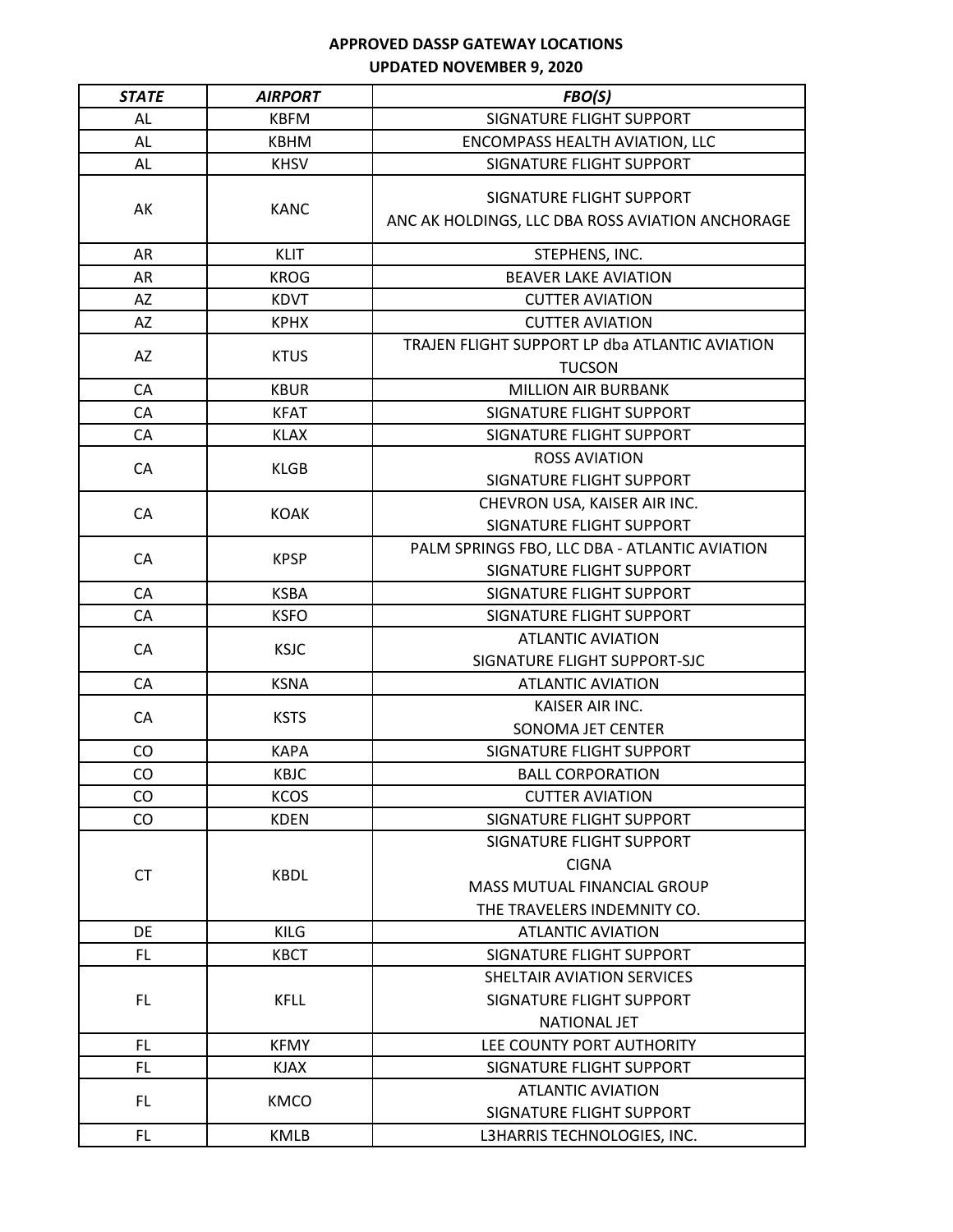| <b>FL</b> | <b>KPBI</b> | SIGNATURE FLIGHT SUPPORT                                           |
|-----------|-------------|--------------------------------------------------------------------|
|           |             | JET AVIATION ASSOCIATES LTD                                        |
| FL        | <b>KPIE</b> | SIGNATURE FLIGHT SUPPORT (HOURS 0600-2000)                         |
| FL.       | <b>KRSW</b> | PRIVATESKY AVIATION SERVICES INC                                   |
| <b>FL</b> | <b>KSRQ</b> | RECTRIX AERODROME CENTERS, INC                                     |
| FL.       | <b>KSUA</b> | STUART JET CENTER LLC                                              |
| FL.       | <b>KTPA</b> | <b>BLACK DIAMOND AVIATION</b>                                      |
|           |             | SIGNATURE FLIGHT SUPPORT (HOURS 0600-2000)                         |
| GA        | <b>KSAV</b> | SIGNATURE FLIGHT SUPPORT                                           |
| GA        | <b>KCSG</b> | <b>COLUMBUS AIRPORT COMMISION dba FLIGHTWAYS</b>                   |
|           |             | <b>COLUMBUS</b>                                                    |
| H1        | <b>HNL</b>  | SKY RIVER MANAGEMENT, LLC                                          |
| IA        | <b>KDSM</b> | ELLIOTT AVIATION INC.                                              |
|           |             | SIGNATURE FLIGHT SUPPORT                                           |
| IL        | <b>KDEC</b> | <b>DECATUR PARK DISTRICT</b>                                       |
| IL        | <b>KMDW</b> | SIGNATURE FLIGHT SUPPORT                                           |
| IL        | <b>KORD</b> | SIGNATURE FLIGHT SUPPORT                                           |
| IL        | <b>KPIA</b> | <b>CATERPILLAR INC.</b>                                            |
| IL        | <b>KSPI</b> | ABRAHAM LINCOLN CAPITAL AIRPORT                                    |
| IN        | <b>KFWA</b> | FORT WAYNE AERO CENTER                                             |
| IN        | <b>KGYY</b> | <b>B. COLEMAN AVIATION</b>                                         |
| IN        | <b>KIND</b> | SIGNATURE FLIGHT SUPPORT                                           |
| IN        | <b>KSBN</b> | <b>ATLANTIC AVIATION</b>                                           |
|           |             | <b>CORPORATE WINGS - SBN, LLC</b>                                  |
| <b>KS</b> | KICT        | SIGNATURE FLIGHT SUPPORT                                           |
| KS        | <b>KIXD</b> | GARMIN INTERNATIONAL (2 WEEK NOTICE REQUIRED)                      |
|           |             | YUM! BRANDS, INC.                                                  |
| KY        | <b>KSDF</b> | <b>ATLANTIC AVIATION</b>                                           |
|           |             | <b>CREW AVIATION, LLC</b>                                          |
| KY        | <b>KLEX</b> | <b>TAC AIR</b>                                                     |
| LA        | <b>KMSY</b> | SIGNATURE FLIGHT SUPPORT                                           |
|           | <b>KBED</b> | <b>JET AVIATION OF AMERICA</b>                                     |
| MA        |             | RECTRIX AERODROME AT BED                                           |
|           |             | SIGNATURE FLIGHT SUPPORT                                           |
| MA        | <b>KBOS</b> | SIGNATURE FLIGHT SUPPORT                                           |
| <b>MD</b> | <b>KBWI</b> | SIGNATURE FLIGHT SUPPORT                                           |
| MD        | <b>KESN</b> | FLIGHT SUPPORT SERVICES, LLC DBA MARYLAND AIR                      |
| MD        | <b>KFDK</b> | WHIRLWIND AVIATION INC.                                            |
| MD        | KGAI        | MONTGOMERY COUNTY AIRPARK DBA DC METRO AVIATION<br><b>SERVICES</b> |
| <b>MD</b> | 4MD         | BALTIMORE HELICOPTER SERVICES, LLC                                 |
|           | <b>KGRR</b> | <b>AMWAY AVIATION</b>                                              |
| MI        |             | BISSELL, INC.                                                      |
|           |             | NORTHERN JET MANAGEMENT                                            |
|           |             | SIGNATURE FLIGHT SUPPORT                                           |
|           |             |                                                                    |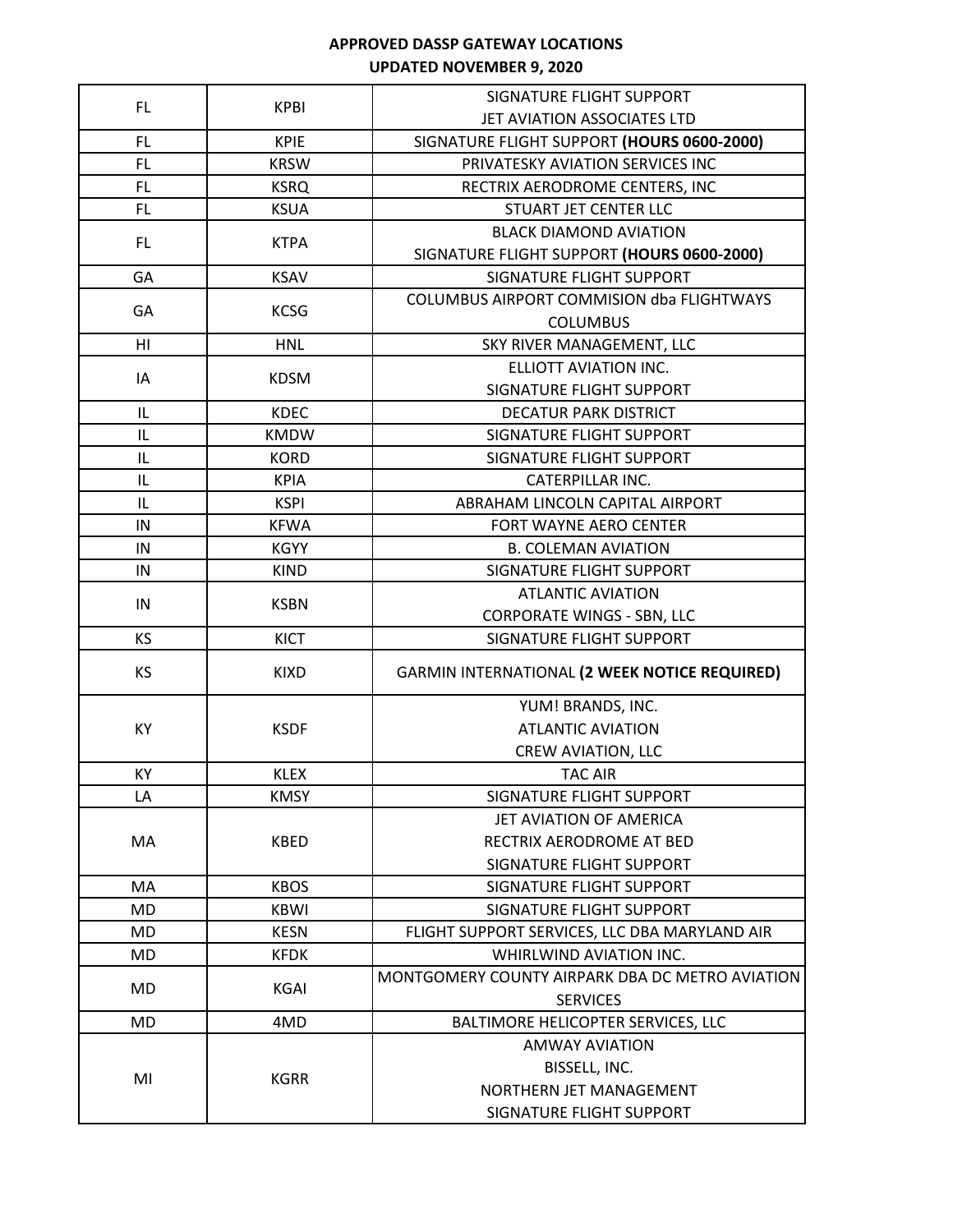| MI        | <b>KMBS</b> | <b>AVFLIGHT CORPORATION</b>                   |
|-----------|-------------|-----------------------------------------------|
|           |             | DOW CHEMICAL CORPORATION                      |
| MI        | <b>KDET</b> | <b>AVFLIGHT CORPORATION</b>                   |
| MI        | <b>KDTW</b> | SIGNATURE FLIGHT SUPPORT                      |
| MI        |             | <b>AVFLIGHT CORPORATION</b>                   |
|           | <b>KLAN</b> | <b>JACKSON NATIONAL</b>                       |
|           |             | CORPORATE EAGLE MANAGEMENT SERVICES, INC.     |
| MI        | <b>KPTK</b> | PENTASTAR AVIATION LLC                        |
|           |             | CARGILL, INC.                                 |
|           |             | GENERAL MILLS, INC.                           |
| MN        | <b>KMSP</b> | SIGNATURE FLIGHT SUPPORT                      |
|           |             | <b>TARGET CORPORATION</b>                     |
|           |             | <b>XCEL ENERGY</b>                            |
|           |             | SIGNATURE FLIGHT SUPPORT                      |
|           |             | <b>3M COMPANY</b>                             |
| MN        | <b>KSTP</b> | UNITED HEALTHCARE SERVICES, INC               |
|           |             | U.S. BANK                                     |
|           |             | MIDWEST AERO CLUB dba BEST JETS INTERNATIONAL |
| MN        | <b>KRST</b> | SIGNATURE FLIGHT SUPPORT                      |
| MO        | <b>KMCI</b> | SIGNATURE FLIGHT SUPPORT                      |
| MO        | <b>KSTL</b> | SIGNATURE FLIGHT SUPPORT                      |
| MO        | <b>KSUS</b> | <b>TAC AIR</b>                                |
| MT        | <b>KBZN</b> | SIGNATURE FLIGHT SUPPORT                      |
|           |             | SIGNATURE FLIGHT SUPPORT                      |
| <b>NC</b> | <b>KRDU</b> | SAS INSTITUTE INC.                            |
|           |             | <b>UNC Medical Air</b>                        |
|           |             | <b>WILSON AIR CENTER</b>                      |
| <b>NC</b> | <b>KCLT</b> | <b>DUKE ENERGY</b>                            |
|           |             | HONEYWELL INTERNATIONAL                       |
| <b>NE</b> | <b>KOMA</b> | SIGNATURE FLIGHT SUPPORT                      |
|           |             | Truman Arnold Companies DBA TAC Air           |
| NΗ        | <b>KMHT</b> | SIGNATURE FLIGHT SUPPORT                      |
| NΗ        | <b>KPSM</b> | Port City Air                                 |
| <b>NJ</b> | <b>KEWR</b> | <b>SIGNATURE FLIGHT SUPPORT</b>               |
|           |             |                                               |
| <b>NJ</b> | <b>KTEB</b> | AMERICAN INTERNATIONAL GROUP, INC.            |
|           |             | <b>JET AVIATION</b>                           |
|           |             | MERIDIAN-TETERBORO                            |
|           |             | SIGNATURE FLIGHT SUPPORT WEST                 |
|           |             | <b>SIGNATURE SOUTH</b>                        |
|           |             | R.O.P. AVIATION, INC.                         |
|           |             | ATLANTIC AVIATION FLIGHT SERVICES, INC.       |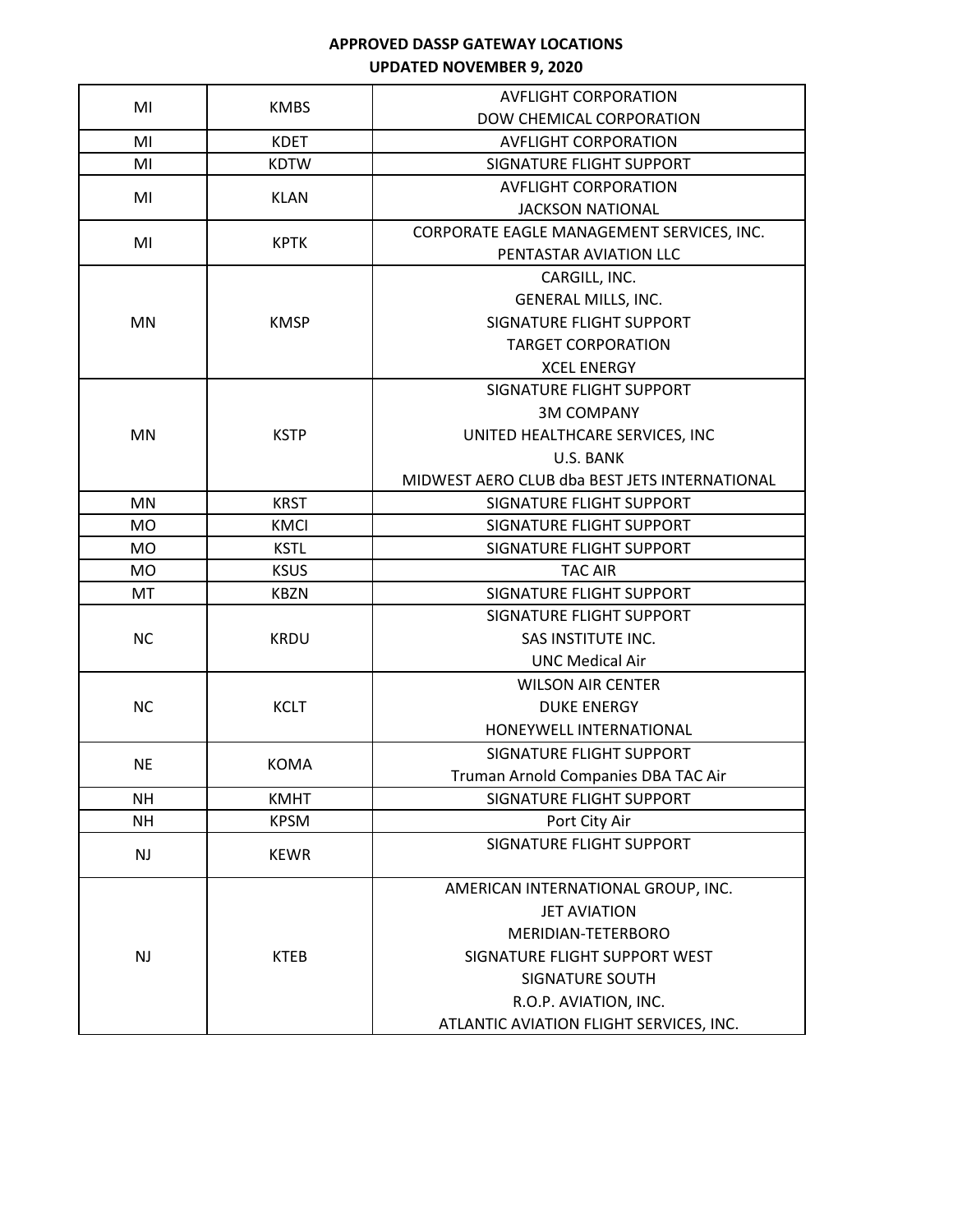$\Gamma$ 

┑

| <b>NJ</b> | <b>KMMU</b> | <b>17 AIRPORT ROAD LLC</b><br>B-D (formerly Becton Dickinson & Co.)<br>SIGNATURE FLIGHT SERVICES<br>VERIZON CORP. SERVICES GROUP, INC. |
|-----------|-------------|----------------------------------------------------------------------------------------------------------------------------------------|
| <b>NJ</b> | <b>KTTN</b> | SIGNATURE FLIGHT SUPPORT                                                                                                               |
| <b>NM</b> | <b>KABQ</b> | <b>CUTTER AVIATION</b>                                                                                                                 |
|           |             |                                                                                                                                        |
| <b>NV</b> | <b>KLAS</b> | SIGNATURE FLIGHT SUPPORT<br>LAS VEGAS SANDS CORPORATION                                                                                |
|           |             | WYNN RESORTS LIMITED/LAS VEGAS JET                                                                                                     |
| <b>NV</b> | <b>KRNO</b> | Mercury Air Center Reno LLC dba Atlantic Aviation                                                                                      |
| <b>NY</b> | <b>KBUF</b> | PRIOR AVIATION SERVICE, INC                                                                                                            |
| <b>NY</b> | <b>KELM</b> | <b>CORNING AVIATION</b>                                                                                                                |
|           |             | <b>AVIATION SERVICES</b>                                                                                                               |
|           |             | REPUBLIC JET CENTER                                                                                                                    |
| <b>NY</b> | <b>KFRG</b> | SHELTAIR AVIATION SERVICES                                                                                                             |
|           |             | NORTHEASTERN AVIATION CORP                                                                                                             |
|           |             | <b>CITIGROUP</b>                                                                                                                       |
|           |             | <b>EXECUTIVE JET MANAGEMENT</b>                                                                                                        |
|           |             | <b>IBM</b>                                                                                                                             |
|           |             | <b>INTERLAKEN CAPITAL AVIATION SERVICES</b>                                                                                            |
|           |             | SIGNATURE FLIGHT SUPPORT WEST                                                                                                          |
| <b>NY</b> | <b>KHPN</b> |                                                                                                                                        |
|           |             | <b>JP MORGAN CHASE</b>                                                                                                                 |
|           |             | <b>PEPSICO</b>                                                                                                                         |
|           |             | HPN NY HOLDINGS, LLC DBA ROSS AVIATION                                                                                                 |
|           |             | WHITE CLOUD CHARTER LLC.                                                                                                               |
|           |             | MILLION AIR - WHITE PLAINS AVIATION PARTNERS                                                                                           |
| <b>NY</b> | <b>KISP</b> | HAWTHORNE GLOBAL AVIATION SERVICES                                                                                                     |
|           |             | LIBERTY JET MANAGEMENT                                                                                                                 |
| <b>NY</b> | <b>KLGA</b> | SHELTAIR AVIATION SERVICES                                                                                                             |
| <b>NY</b> | <b>KROC</b> | <b>AVFLIGHT ROCHESTER CORPORATION</b>                                                                                                  |
| <b>NY</b> | <b>KSWF</b> | <b>ATLANTIC AVIATION</b>                                                                                                               |
|           |             | SIGNATURE FLIGHT SUPPORT                                                                                                               |
| <b>OH</b> | <b>KCAK</b> | AVFLIGHT AKRON CANTON CORPORATION                                                                                                      |
| OH        | <b>KCLE</b> | <b>ATLANTIC AVIATION</b>                                                                                                               |
| OH        | <b>KCMH</b> | LANE AVIATION CORP.                                                                                                                    |
|           |             | AMERICAN ELECTRIC POWER SERVICE CORPORATION                                                                                            |
| OH        | <b>KLUK</b> | EXECUTIVE JET MANAGEMENT                                                                                                               |
|           |             | THE PROCTER & GAMBLE COMPANY                                                                                                           |
| OH        | <b>KCMH</b> | NATIONWIDE MUTUAL INSURANCE COMPANY                                                                                                    |
| OН        | <b>KTOL</b> | <b>OWEN CORNING</b>                                                                                                                    |
| OK        | <b>KOKC</b> | <b>ATLANTIC AVIATION</b>                                                                                                               |
| OK        | <b>KTUL</b> | THE WILLIAMS COMPANIES, INC.                                                                                                           |
| <b>OR</b> | <b>KEUG</b> | ATLANTIC AVIATION EUG                                                                                                                  |
|           |             |                                                                                                                                        |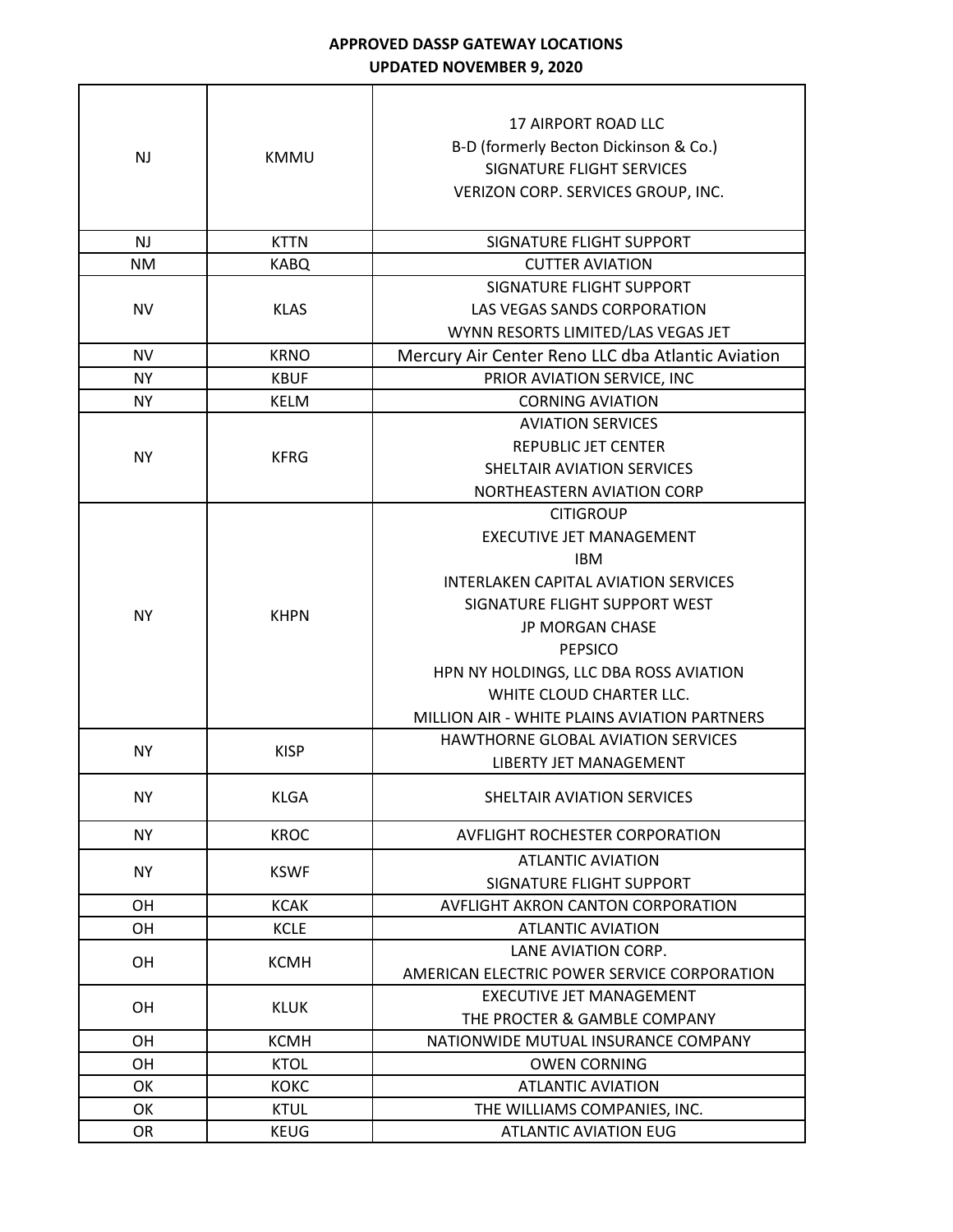| OR             | <b>KHIO</b> | <b>GLOBAL AVIATION INC</b>                  |
|----------------|-------------|---------------------------------------------|
| <b>OR</b>      | <b>KPDX</b> | ATLANTIC AVIATION OREGON INC.               |
| PA             | <b>KLBE</b> | L.J. AVIATION                               |
| PA             | <b>KMDT</b> | THE HERSHEY COMPANY                         |
| PA             | <b>KMQS</b> | SIGNATURE FLIGHT SUPPORT                    |
|                |             | <b>ATLANTIC AVIATION</b>                    |
| PA             | <b>KPHL</b> | THE LINCOLN NATIONAL LIFE INSURANCE COMPANY |
| PA             | <b>KPIT</b> | MACQUAIRE AVIATION dba ATLANTIC AVIATION    |
|                |             | MP AIR INC.                                 |
|                |             | CVS CAREMARK CORP. (HOURS 0800-1530)        |
| R <sub>l</sub> | <b>KPVD</b> | <b>TEXTRON, INC. (HOURS 0800-1530)</b>      |
|                |             | <b>NORTHSTAR AVIATION</b>                   |
| <b>SC</b>      | <b>KGSP</b> | <b>CERULEAN AVIATION</b>                    |
| <b>SC</b>      | <b>KHXD</b> | SIGNATURE FLIGHT SUPPORT                    |
|                |             | SIGNATURE FLIGHT SUPPORT                    |
| <b>TN</b>      | <b>KBNA</b> | HOSPITAL CORPORATION OF AMERICA             |
|                |             | SIGNATURE FLIGHT SUPPORT                    |
| <b>TN</b>      | <b>KMEM</b> | <b>WILSON AIR CENTER</b>                    |
| <b>TN</b>      | <b>KTRI</b> | EASTMAN CHEMICAL COMPANY                    |
|                |             | RR INVESTMENTS INC (HOURS: 1000 - 1500)     |
| <b>TX</b>      | <b>KADS</b> | RNS AIRCRAFT LLC (HOURS: 1000 - 1500)       |
| <b>TX</b>      | <b>KAFW</b> | <b>HILLWOOD AIRWAYS</b>                     |
|                |             | JET AVIATION/AUSTIN OPERATIONS              |
| <b>TX</b>      | <b>KAUS</b> | SIGNATURE FLIGHT SUPPORT                    |
|                |             | <b>ATLANTIC AVIATION</b>                    |
| <b>TX</b>      | <b>KCRP</b> | SIGNATURE FLIGHT SUPPORT                    |
|                |             | <b>BUSINESS JET CENTER</b>                  |
|                | <b>KDAL</b> | <b>EXXON MOBIL AVIATION SERVICES</b>        |
|                |             | AT&T SERVICES INC                           |
| <b>TX</b>      |             | SIGNATURE FLIGHT SUPPORT                    |
|                |             | <b>HILL AIR CORPORATION</b>                 |
|                |             | SIGNATURE FLIGHT SUPPORT T3                 |
|                |             |                                             |
| TX             | <b>KDFW</b> | <b>CARIS AIR SERVICES</b>                   |
| TX             | <b>KEFD</b> | <b>FLIGHTAWARE LLC</b>                      |
| TX             | <b>KELP</b> | <b>CUTTER AVIATION</b>                      |
| TX             | <b>KFTW</b> | <b>GROUP HOLDINGS AVIATION</b>              |
|                |             | TEXAS JET INC                               |
|                |             | FW AMERICAN AERO OPERATING COMPANY LLC      |
| <b>TX</b>      | KHOU        | <b>ATLANTIC AVIATION</b>                    |
|                |             | <b>WILSON AIR CENTER</b>                    |
|                |             | SIGNATURE FLIGHT SUPPORT                    |